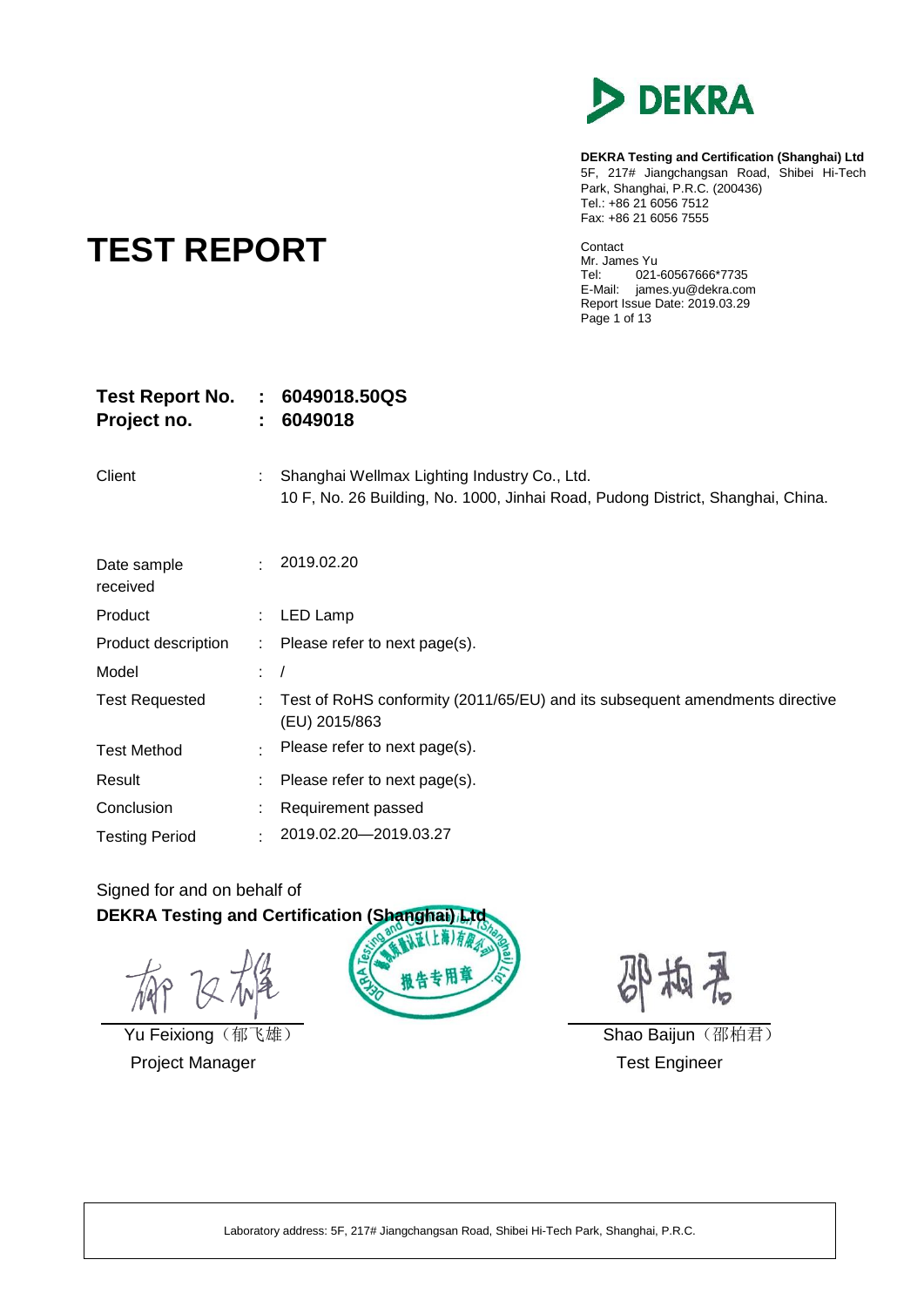

## **Picture of the product**

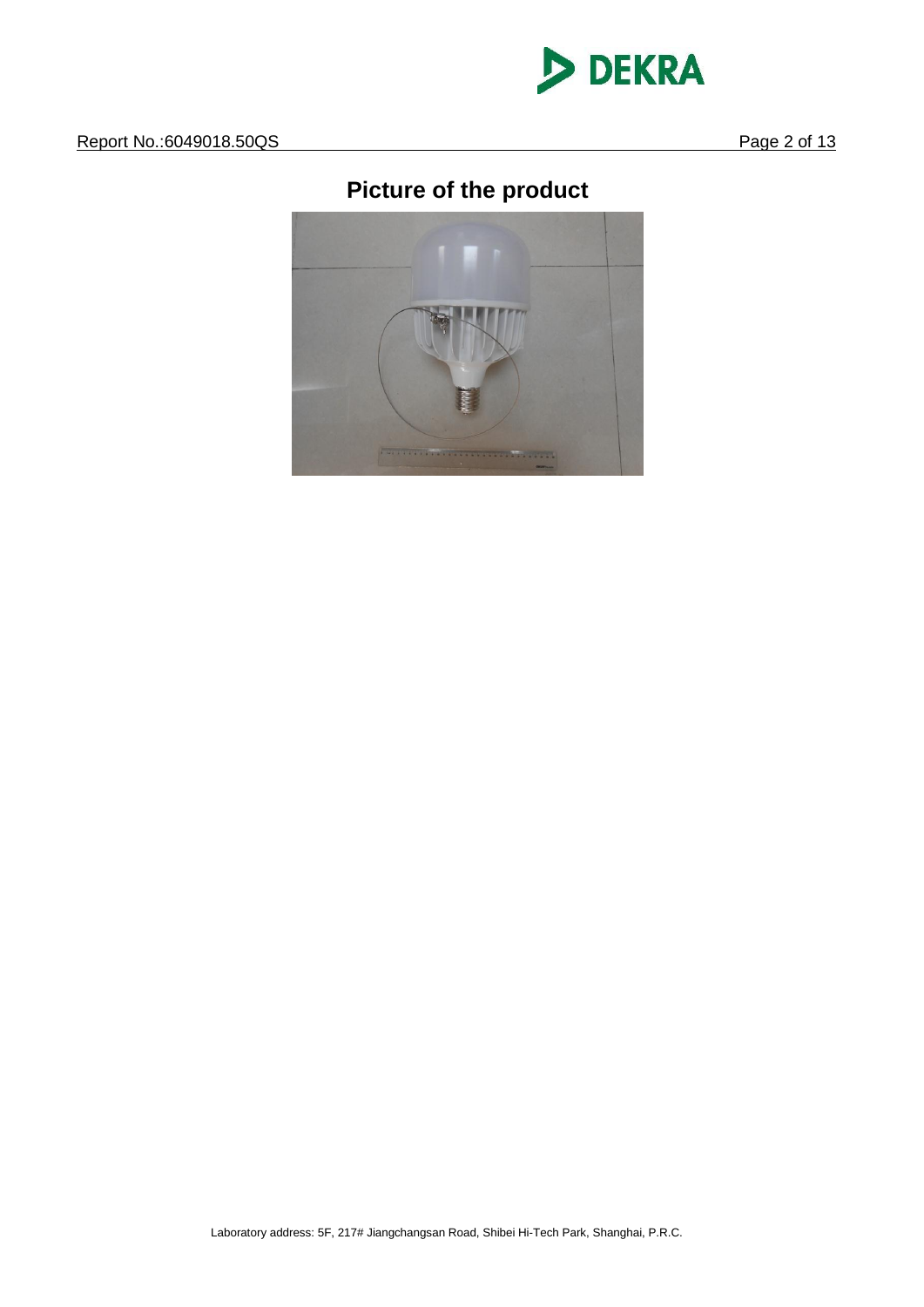

#### **Report No.:6049018.50QS** Page 3 of 13

## **TEST RESULTS**

| sample- | sample designation             | Pb<br>(%) | Cd<br>(%) | Hg<br>$(\%)$ | Cr VI<br>(%)             | $(\%)$ | (%)                                 | PBB PBDE DEHP*<br>$(\%)$ | BBP*<br>(%) | (%)               | DBP* DIBP* |
|---------|--------------------------------|-----------|-----------|--------------|--------------------------|--------|-------------------------------------|--------------------------|-------------|-------------------|------------|
| no.     |                                |           |           |              |                          |        |                                     |                          |             |                   | $(\%)$     |
| 001     | silvery metal(line)            | < 0.1     | < 0.01    |              | < 0.1 < 0.1              | N/A    | N/A                                 | N/A                      | N/A         | N/A               | N/A        |
| 002     | silvery metal(clamp)           | < 0.1     | < 0.01    |              | < 0.1 < 0.1              | N/A    | N/A                                 | N/A                      | N/A         | N/A               | N/A        |
| 003     | silvery metal(joint)           | < 0.1     | < 0.01    |              | < 0.1 < 0.1              | N/A    | N/A                                 | N/A                      | N/A         | N/A               | N/A        |
| 004     | white plastic(pedestal)        | < 0.1     | < 0.01    |              |                          |        | $< 0.1 < 0.1 < 0.1^{11} < 0.1^{11}$ | < 0.1                    | < 0.1       | < 0.1             | < 0.1      |
| 005     | white plastic(shell)           | < 0.1     | < 0.01    |              |                          |        | $< 0.1 < 0.1 < 0.1^{11} < 0.1^{11}$ | < 0.1                    | < 0.1       | < 0.1             | < 0.1      |
| 006     | silvery metal(rotary, touch)   | < 0.1     | < 0.01    |              | < 0.1 < 0.1              | N/A    | N/A                                 | N/A                      | N/A         | N/A               | N/A        |
| 007     | silvery metal(LED)             | < 0.1     | < 0.01    |              | < 0.1 < 0.1              | N/A    | N/A                                 | N/A                      | N/A         | N/A               | N/A        |
| 008     | silvery metal(soldering tin)   | < 0.1     | < 0.01    |              | < 0.1 < 0.1              | N/A    | N/A                                 | N/A                      | N/A         | N/A               | N/A        |
| 009     | yellow body(LED)               | < 0.1     | < 0.01    |              | < 0.1 < 0.1 < 0.1        |        | < 0.1                               | N/A                      | N/A         | N/A               | N/A        |
| 010     | white ceramic(rotary,pedestal) | < 0.1     | < 0.01    |              | < 0.1 < 0.1 < 0.1 < 0.1  |        |                                     | N/A                      | N/A         | N/A               | N/A        |
| 011     | silvery metal(screw)           | < 0.1     | < 0.01    |              | < 0.1 < 0.1 <sup>2</sup> | N/A    | N/A                                 | N/A                      | N/A         | N/A               | N/A        |
| 012     | silvery metal(screw)           | < 0.1     | < 0.01    |              | < 0.1 < 0.1              | N/A    | N/A                                 | N/A                      | N/A         | N/A               | N/A        |
| 013     | silvery metal(pedestal)        | < 0.1     | < 0.01    |              | < 0.1 < 0.1              | N/A    | N/A                                 | N/A                      | N/A         | N/A               | N/A        |
| 014     | white coating(pedestal)        | < 0.1     | < 0.01    |              | < 0.1 < 0.1              | < 0.1  | < 0.1                               | < 0.1                    | < 0.1       | < 0.1             | < 0.1      |
| 015     | yellow metal(enamelled wire)   | < 0.1     | < 0.01    |              | < 0.1 < 0.1              | N/A    | N/A                                 | N/A                      | N/A         | N/A               | N/A        |
| 016     | coppery metal                  | < 0.1     | < 0.01    |              | < 0.1 < 0.1              | N/A    | N/A                                 | N/A                      | N/A         | N/A               | N/A        |
| 017     | blue ferrite                   | < 0.1     | < 0.01    |              | < 0.1 < 0.1              | N/A    | N/A                                 | N/A                      | N/A         | N/A               | N/A        |
| 018     | black plastic(body)            | < 0.1     | < 0.01    |              | < 0.1 < 0.1 < 0.1        |        | < 0.1                               | < 0.1                    | < 0.1       | < 0.1             | < 0.1      |
| 019     | black ferrite                  | < 0.1     | < 0.01    |              | < 0.1 < 0.1              | N/A    | N/A                                 | N/A                      | N/A         | N/A               | N/A        |
| 020     | black plastic                  | < 0.1     | < 0.01    |              | < 0.1 < 0.1 < 0.1 < 0.1  |        |                                     | < 0.1                    | < 0.1       | < 0.1             | < 0.1      |
| 021     | blue plastic(adhesive)         | < 0.1     | < 0.01    |              | < 0.1 < 0.1 < 0.1 < 0.1  |        |                                     | < 0.1                    | < 0.1       | < 0.1             | < 0.1      |
| 022     | yellow plastic(adhesive)       | < 0.1     | < 0.01    |              | < 0.1 < 0.1 < 0.1 < 0.1  |        |                                     | < 0.1                    |             | < 0.1 < 0.1 < 0.1 |            |
| 023     | transparent plastic(pipe)      | < 0.1     | < 0.01    |              | < 0.1 < 0.1 < 0.1 < 0.1  |        |                                     | < 0.1                    | < 0.1       | < 0.1             | < 0.1      |
| 024     | silvery metal(body)            | < 0.1     | < 0.01    |              | $< 0.1 < 0.12$ N/A       |        | N/A                                 | N/A                      | N/A         | N/A               | N/A        |
| 025     | white glue(adhesive)           | < 0.1     | < 0.01    |              | < 0.1 < 0.1 < 0.1 < 0.1  |        |                                     | < 0.1                    |             | < 0.1 < 0.1       | < 0.1      |
| 026     | silvery metal(touch,pedestal)  | < 0.1     | < 0.01    |              | < 0.1 < 0.1              | N/A    | N/A                                 | N/A                      | N/A         | N/A               | N/A        |
| 027     | black metal                    | < 0.1     | < 0.01    |              | < 0.1 < 0.1              | N/A    | N/A                                 | N/A                      | N/A         | N/A               | N/A        |
| 028     | black plastic(body)            | < 0.1     | < 0.01    |              | < 0.1 < 0.1 < 0.1 < 0.1  |        |                                     | < 0.1                    | < 0.1       | < 0.1             | < 0.1      |
| 029     | black body                     | < 0.1     | < 0.01    |              |                          |        | $< 0.1 < 0.1 < 0.1^{11} < 0.1^{11}$ | N/A                      | N/A         | N/A               | N/A        |
| 030     | silvery metal(pin)             | < 0.1     | < 0.01    |              | $< 0.1 < 0.1$ N/A        |        | N/A                                 | N/A                      | N/A         | N/A               | N/A        |
| 031     | yellow paper(capacitance)      | < 0.1     | < 0.01    |              | < 0.1 < 0.1 < 0.1 < 0.1  |        |                                     | N/A                      | N/A         | N/A               | N/A        |
| 032     | silvery metal(capacitance)     | < 0.1     | < 0.01    |              | $< 0.1 < 0.1$ N/A        |        | N/A                                 | N/A                      | N/A         | N/A               | N/A        |
| 033     | black rubber(capacitance)      | < 0.1     | < 0.01    |              | < 0.1 < 0.1 < 0.1 < 0.1  |        |                                     | < 0.1                    | < 0.1       | < 0.1             | < 0.1      |
| 034     | silvery metal(capacitance)     | < 0.1     | < 0.01    |              | $< 0.1 < 0.1$ N/A        |        | N/A                                 | N/A                      | N/A         | N/A               | N/A        |
| 035     | black plastic(capacitance)     | < 0.1     | < 0.01    |              | < 0.1 < 0.1 < 0.1 < 0.1  |        |                                     | < 0.1                    | < 0.1       | < 0.1             | < 0.1      |

Laboratory address: 5F, 217# Jiangchangsan Road, Shibei Hi-Tech Park, Shanghai, P.R.C.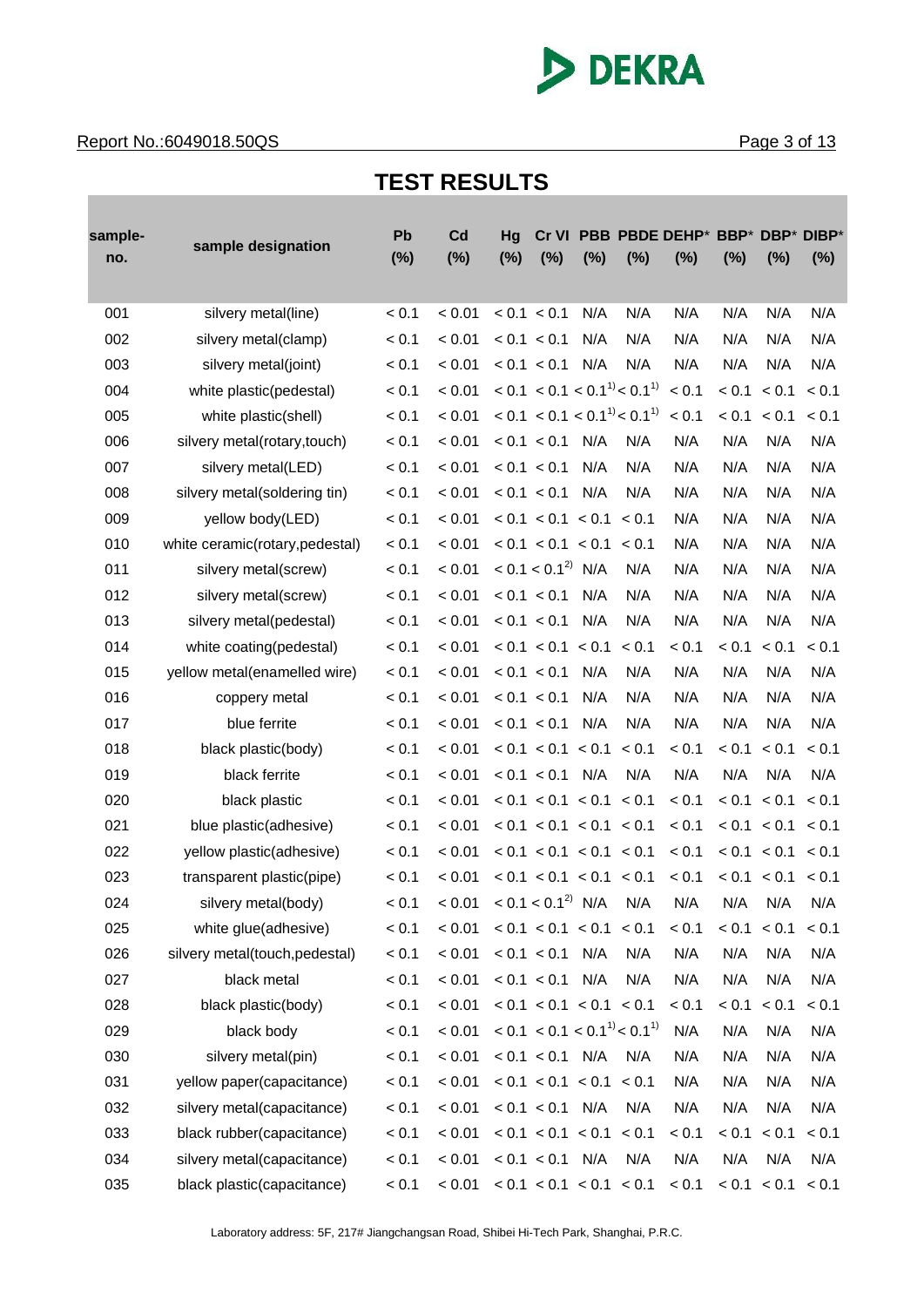

|     | Report No.:6049018.50QS      |       |              |             |                         |                                     |       |       | <u>Page 4 of 13</u> |       |
|-----|------------------------------|-------|--------------|-------------|-------------------------|-------------------------------------|-------|-------|---------------------|-------|
| 036 | yellow plastic(capacitance)  | < 0.1 | < 0.01       |             | < 0.1 < 0.1 < 0.1 < 0.1 |                                     | < 0.1 | < 0.1 | < 0.1               | < 0.1 |
| 037 | silvery metal(core)          | < 0.1 | < 0.01       | < 0.1 < 0.1 | N/A                     | N/A                                 | N/A   | N/A   | N/A                 | N/A   |
| 038 | coppery metal(core)          | < 0.1 | < 0.01       | < 0.1 < 0.1 | N/A                     | N/A                                 | N/A   | N/A   | N/A                 | N/A   |
| 039 | white plastic(wire, left)    | < 0.1 | < 0.01       |             | < 0.1 < 0.1 < 0.1       | < 0.1                               | < 0.1 | < 0.1 | < 0.1               | < 0.1 |
| 040 | silvery metal(core)          | < 0.1 | < 0.01       | < 0.1 < 0.1 | N/A                     | N/A                                 | N/A   | N/A   | N/A                 | N/A   |
| 041 | white plastic(wire, middle)  | < 0.1 | < 0.01       |             | < 0.1 < 0.1 < 0.1 < 0.1 |                                     | < 0.1 | < 0.1 | < 0.1               | < 0.1 |
| 042 | red plastic(wire, right)     | < 0.1 | < 0.01       |             | < 0.1 < 0.1 < 0.1 < 0.1 |                                     | < 0.1 |       | < 0.1 < 0.1 < 0.1   |       |
| 043 | black plastic(wire, right)   | < 0.1 | < 0.01       |             | < 0.1 < 0.1 < 0.1 < 0.1 |                                     | < 0.1 |       | < 0.1 < 0.1         | < 0.1 |
| 044 | grey plastic(wire, right)    | < 0.1 | < 0.01       |             | < 0.1 < 0.1 < 0.1 < 0.1 |                                     | < 0.1 |       | < 0.1 < 0.1         | < 0.1 |
| 045 | white plastic(wire, right)   | < 0.1 | < 0.01       |             | < 0.1 < 0.1 < 0.1 < 0.1 |                                     | < 0.1 | < 0.1 | < 0.1               | < 0.1 |
| 046 | brown body(PCB)              | < 0.1 | < 0.01       |             | < 0.1 < 0.1 < 0.1 < 0.1 |                                     | N/A   | N/A   | N/A                 | N/A   |
| 047 | blue body(PCB)               | < 0.1 | < 0.01       |             | < 0.1 < 0.1 < 0.1 < 0.1 |                                     | N/A   | N/A   | N/A                 | N/A   |
| 048 | yellow body(LED)             | < 0.1 | < 0.01       |             |                         | $< 0.1 < 0.1 < 0.1^{11} < 0.1^{11}$ | N/A   | N/A   | N/A                 | N/A   |
| 049 | brown body(PCB)              | < 0.1 | < 0.01       |             | < 0.1 < 0.1 < 0.1 < 0.1 |                                     | N/A   | N/A   | N/A                 | N/A   |
| 050 | PCB board                    | < 0.1 | < 0.01       |             | < 0.1 < 0.1 < 0.1 < 0.1 |                                     | N/A   | N/A   | N/A                 | N/A   |
| 051 | black IC(PCB)                | < 0.1 | < 0.01       |             | < 0.1 < 0.1 < 0.1 < 0.1 |                                     | N/A   | N/A   | N/A                 | N/A   |
| 052 | black IC(PCB)                | < 0.1 | < 0.01       |             | < 0.1 < 0.1 < 0.1 < 0.1 |                                     | N/A   | N/A   | N/A                 | N/A   |
| 053 | brown body(PCB)              | < 0.1 | $< 0.01^{3}$ |             | < 0.1 < 0.1 < 0.1 < 0.1 |                                     | N/A   | N/A   | N/A                 | N/A   |
| 054 | silvery metal(soldering tin) | < 0.1 | < 0.01       | < 0.1 < 0.1 | N/A                     | N/A                                 | N/A   | N/A   | N/A                 | N/A   |

1) The analysis by X-ray fluorescence spectrometry showed a detection for Br. The verification and quantification of PBB/PBDE was performed by GC-MS.

2) The analysis by X-ray fluorescence spectrometry showed a detection for Cr. The verification and quantification of Cr (VI) was performed by photometric analysis.

3) The analysis by X-ray fluorescence spectrometry showed a detection for Cd. The verification and quantification of Cd was performed by ICP-OES.

N/A: Not applicable

\*=With reference to IEC62321-8:2017, Analysis was performed by GC-MS.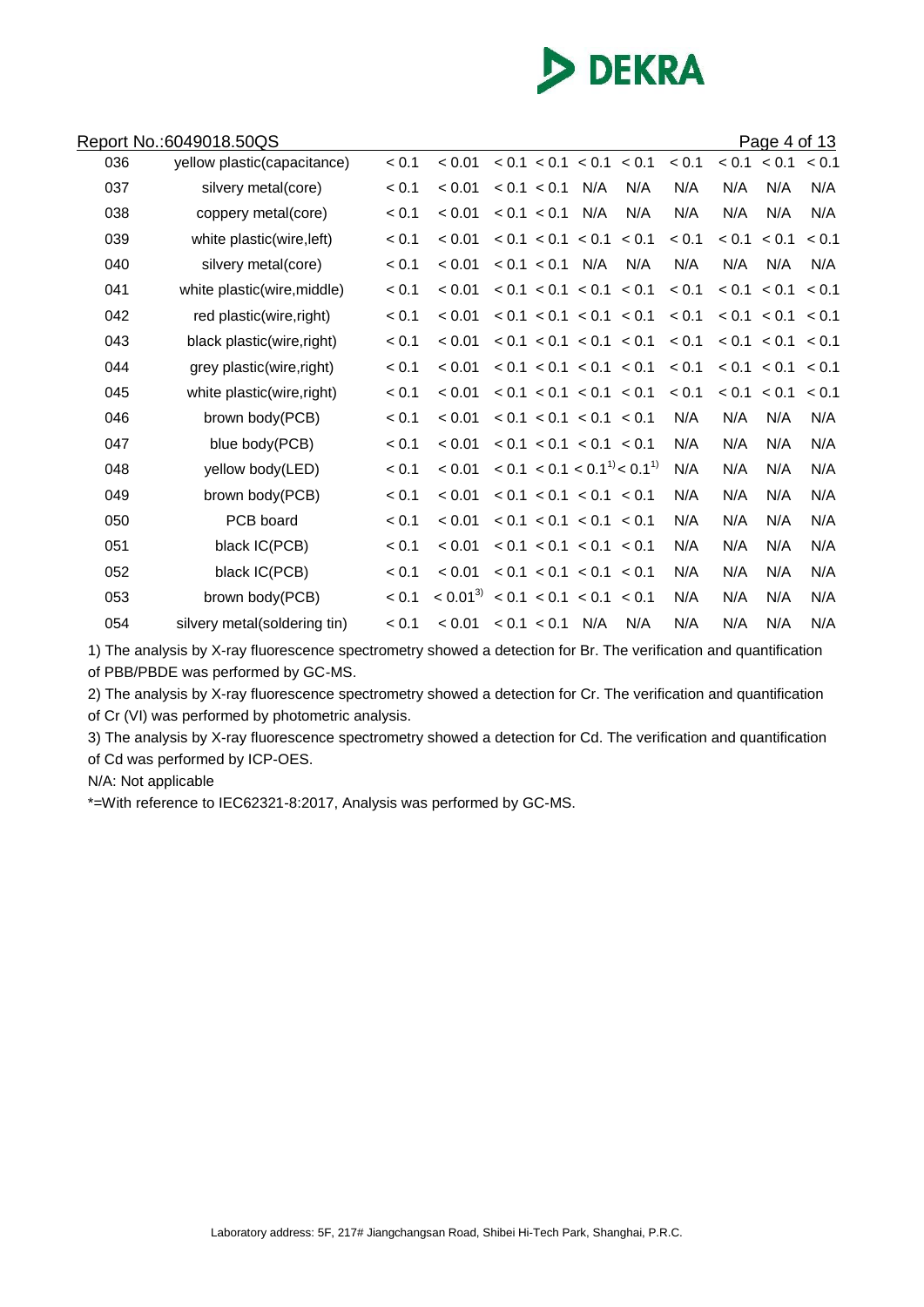

#### **Description of the analysis procedure (brief version):**

### *Test of RoHS conformity*

The measurements are performed according to IEC 62321-3-1 : 2013, "Electrotechnical products - Determination of levels of six regulated substances".

The product is divided in single material samples. The materials are analysed on different parameters of the RoHS-directive to assure that the complete product is RoHS-conform or not. At first a XRF (X-ray fluorescence spectrometry) screening is performed. For every sample following statements can be made.

| Element | Polymers                                         | Metals                                             | <b>Composite Material</b>                        |
|---------|--------------------------------------------------|----------------------------------------------------|--------------------------------------------------|
| Cd      | BL ≤ (70-3σ) < X <<br>$(130+3\sigma) \leq O L$   | $BL ≤ (70-3σ) < X <$<br>$(130+3\sigma) \leq O L$   | $LOD < X < (150+3\sigma) \leq OL$                |
| Pb      | BL ≤ (700-3σ) < X <<br>$(1300+3σ) ≤ OL$          | $BL ≤ (700-3σ) < X <$<br>$(1300+3\sigma) \leq O L$ | BL ≤ (500-3σ) < X <<br>$(1500+3\sigma) \leq O L$ |
| Ha      | BL ≤ (700-3σ) < X <<br>$(1300+3\sigma) \leq O L$ | $BL ≤ (700-3σ) < X <$<br>$(1300+3\sigma) \leq O L$ | BL ≤ (500-3σ) < X <<br>$(1500+3\sigma) \leq O L$ |
| Вr      | $BL \le (300-3\sigma) < X$                       |                                                    | $BL ≤ (250-3σ) < X$                              |
| Сr      | BL $\leq$ (700-3 $\sigma$ ) < X                  | $BL ≤ (700-3σ) < X$                                | BL ≤ (500-3σ) < X                                |

Table: Screening limits in mg/kg for regulated elements in various matrices

Below limit (**BL**): the tested material complies to the RoHS directive.

Inconclusive (**X**): If the level of the measurement is around the maximum allowed, or if the level for Chrome or Bromine is too high, other more accurate methods are needed to determine the exact level or the composition of Chrome and Bromine.

Over limit (**OL**): If the level of lead, mercury or cadmium is well above the maximum allowed levels (the XRF uncertainty is taken into account), the tested material does not comply with the RoHS directive.

In case of **inconclusive** XRF results, following analysis procedures are applied:

In order to examine the material samples for the heavy metals cadmium, lead and mercury they are digested in acid and the solutions are used to carry out the analysis for the heavy metals by ICP-OES or atomic-absorption spectroscopy.

Hexavalent chromium is checked by extracting the sample with water at 100 °C (determination of Cr VI in colorless and colored chromate coating on metals) respectively with alkaline extraction at 90-95 °C (determination of Cr VI in polymers and electronic components) followed by photometric analysis.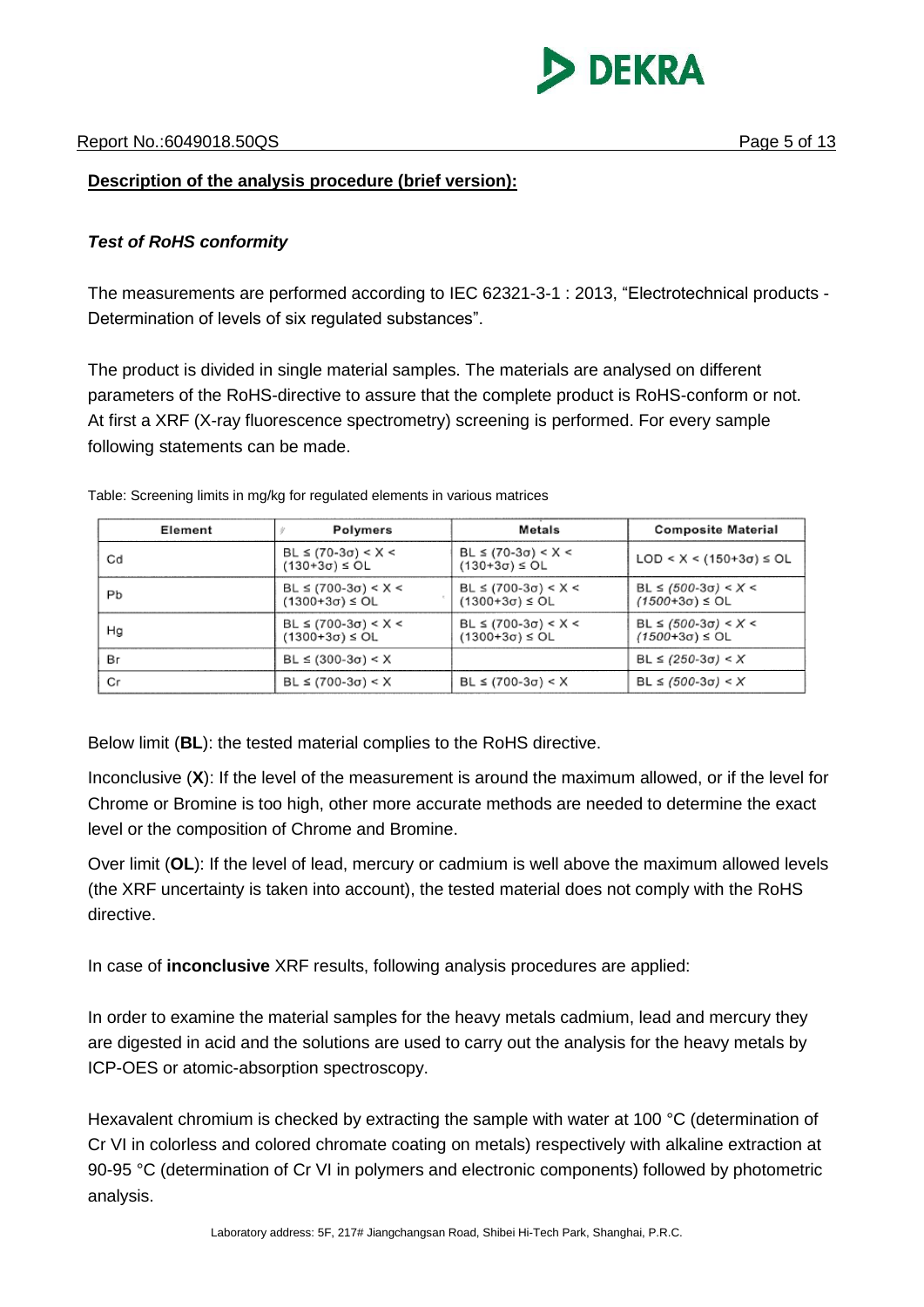

#### Report No.:6049018.50QS Page 6 of 13

In the case of metallic components with a surface coating containing hexavalent Chromium (passivation) the concentration is expressed in mg of Chromium VI per component. In order to obtain further information about the concentration on the surface coating it is necessary to know the weight per unit area of the coating and the surface area of the component. Information about surface coatings is to be provided by the client.

The examination for bromine-based flame retardant products is carried out by gas chromatography-mass spectrometry after extraction by solvents; this involves the individual analysis and quantification of the substances specified in the RoHS. The current valid regulations relating to exceptions in respect of the analysed substances are to be taken into account by the client.

The following Polybrominated Biphenyls (PBBs) and PolybrominatedDiphenyl Ethers (PBDEs) are analyzed:

2-Bromobiphenyl PBB2, Dibromobiphenyl PBB15, Tribromobiphenyl PBB30, Tetrabromobiphenyl PBB52, Pentabromobiphenyl PBB103, Hexabromobiphenyl PBB153, Heptabromobiphenyl PBB250, Octabromobiphenyl PBB250, Nonabromobiphenyl PBB250, Decabromobiphenyl PBB209, Bromodiphenylether BDE2, Dibromodiphenylether BDE15, Tribromodiphenylether BDE30, Tetrabromodiphenylether BDE62, Pentabromodiphenylether BDE99, Hexabromodiphenylether BDE153, Heptabromodiphenylether BDE183, Octabromodiphenylether BDE203, Nonabromodiphenylether BDE206, Decabromodiphenylether BDE209.

#### **Limits according to RoHS (2011/65/EU) and its subsequent amendments directive (EU) 2015/863 / Test methods (additional chemical analysis):**

| Parameter                  | Limits according to RoHS       | Test method                  |
|----------------------------|--------------------------------|------------------------------|
| Cadmium                    | 0,01 % (100 mg/kg or 0,1 g/kg) | IEC62321-5:2013              |
| Lead                       | 0,1 % (1000 mg/kg or 1 g/kg)   | IEC62321-5:2013              |
| <b>Hexavalent Chromium</b> | 0,1 % (1000 mg/kg or 1 g/kg)   | Metal: IEC62321-7-1:2015     |
|                            |                                | Non-metal: IEC62321-7-2:2017 |
| Mercury                    | 0,1 % (1000 mg/kg or 1 g/kg)   | IEC62321-4:2013/AMD1:2017    |
| PBB and PBDE               | 0,1 % (1000 mg/kg or 1 g/kg)   | IEC62321-6:2015              |
| <b>DEHP</b>                | 0,1 % (1000 mg/kg or 1 g/kg)   | IEC62321-8:2017              |
| <b>BBP</b>                 | 0,1 % (1000 mg/kg or 1 g/kg)   | IEC62321-8:2017              |
| <b>DBP</b>                 | 0,1 % (1000 mg/kg or 1 g/kg)   | IEC62321-8:2017              |
| <b>DIBP</b>                | 0,1 % (1000 mg/kg or 1 g/kg)   | IEC62321-8:2017              |
|                            |                                |                              |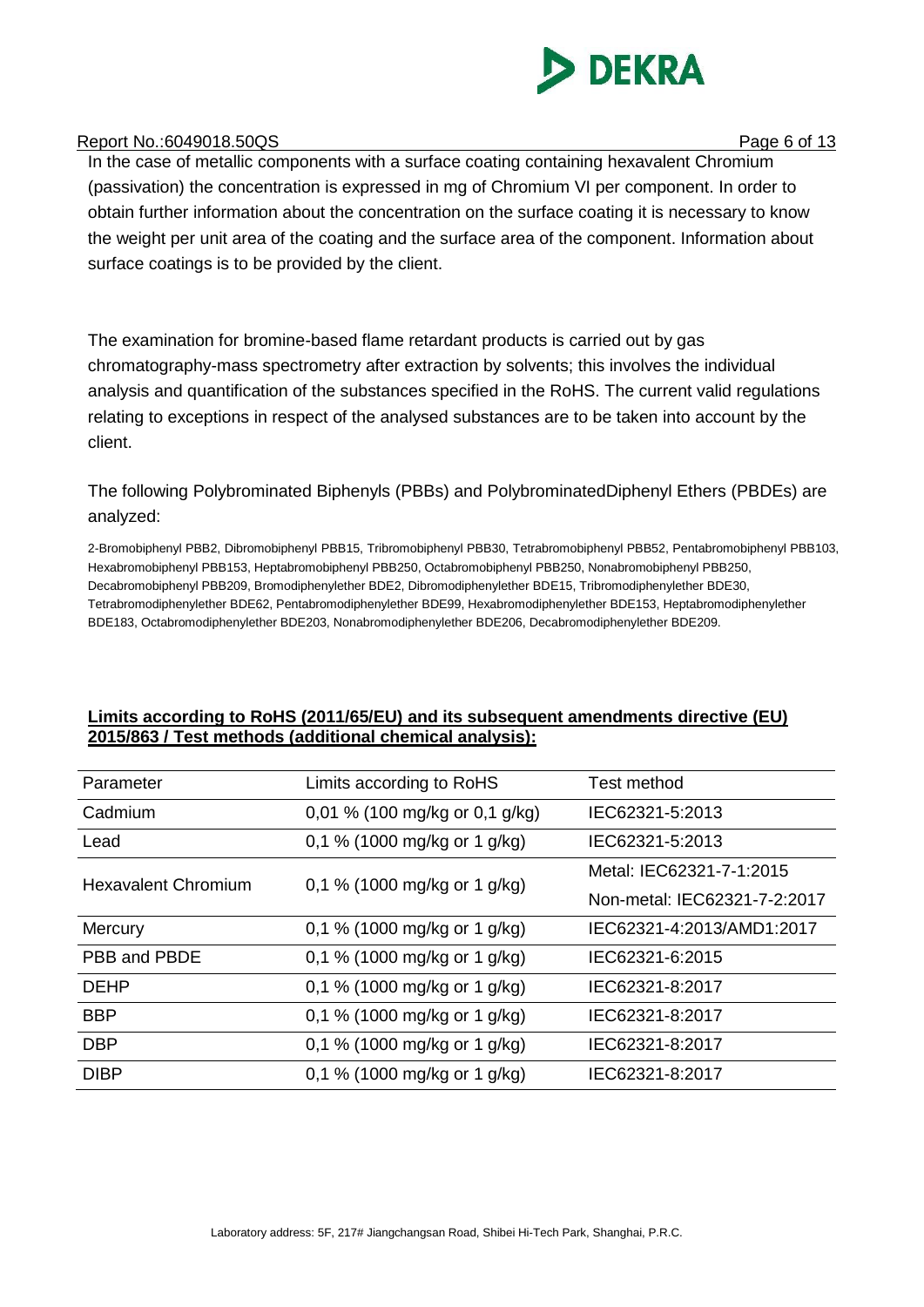# **DEKRA**

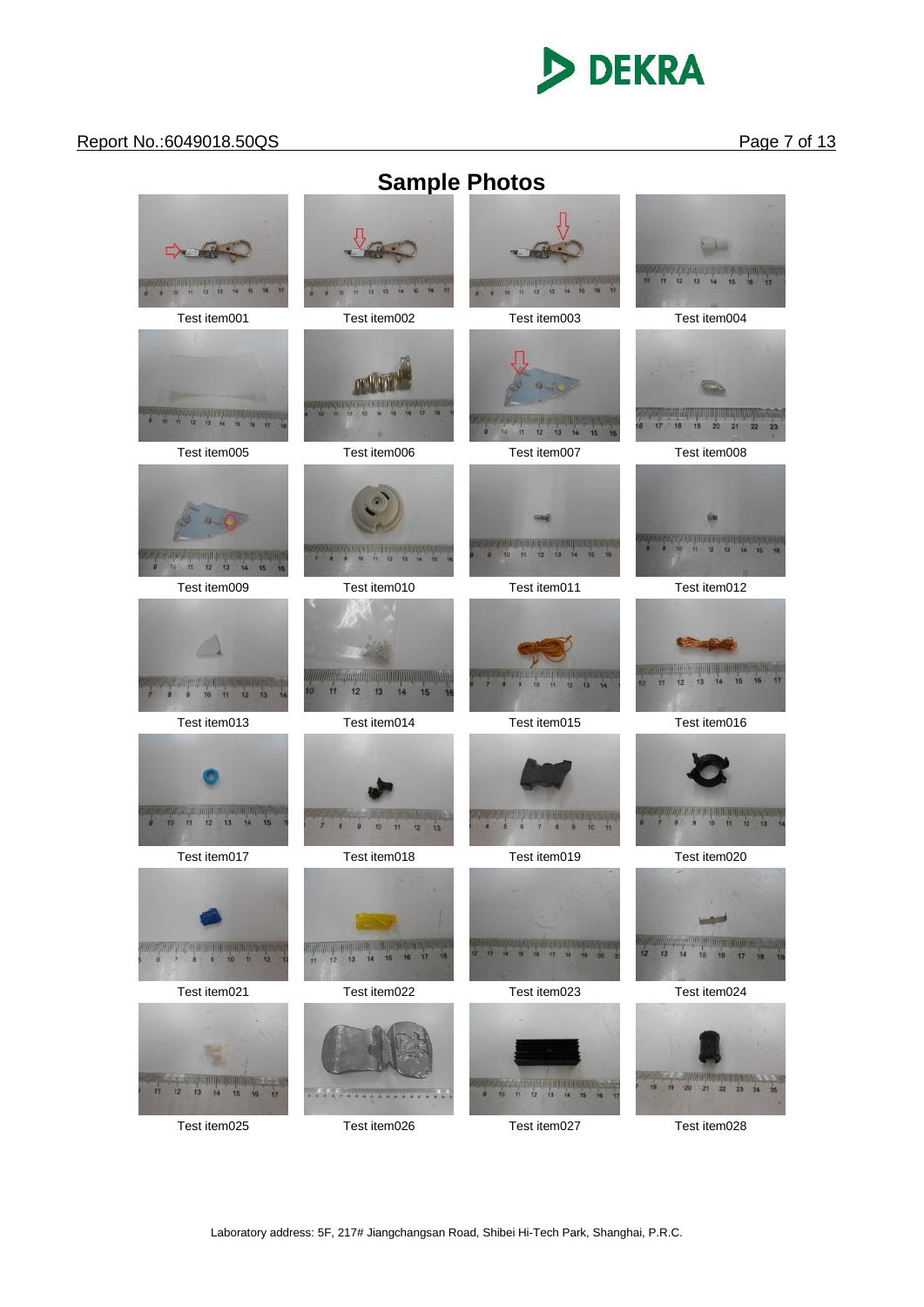# **DEKRA**



Test item053 Test item054

---End of Report---

Please note that every statement made in this report is only valid for the samples tested and reported herein. Samples were provided by applicant. Without consent of the testing organization, this report shall not be reproduced except in full and the clients shall not be unauthorized use of test results for improper propaganda. DEKRA declines any responsibility with deviations required by the customer that may affect the validity of result. The information is provided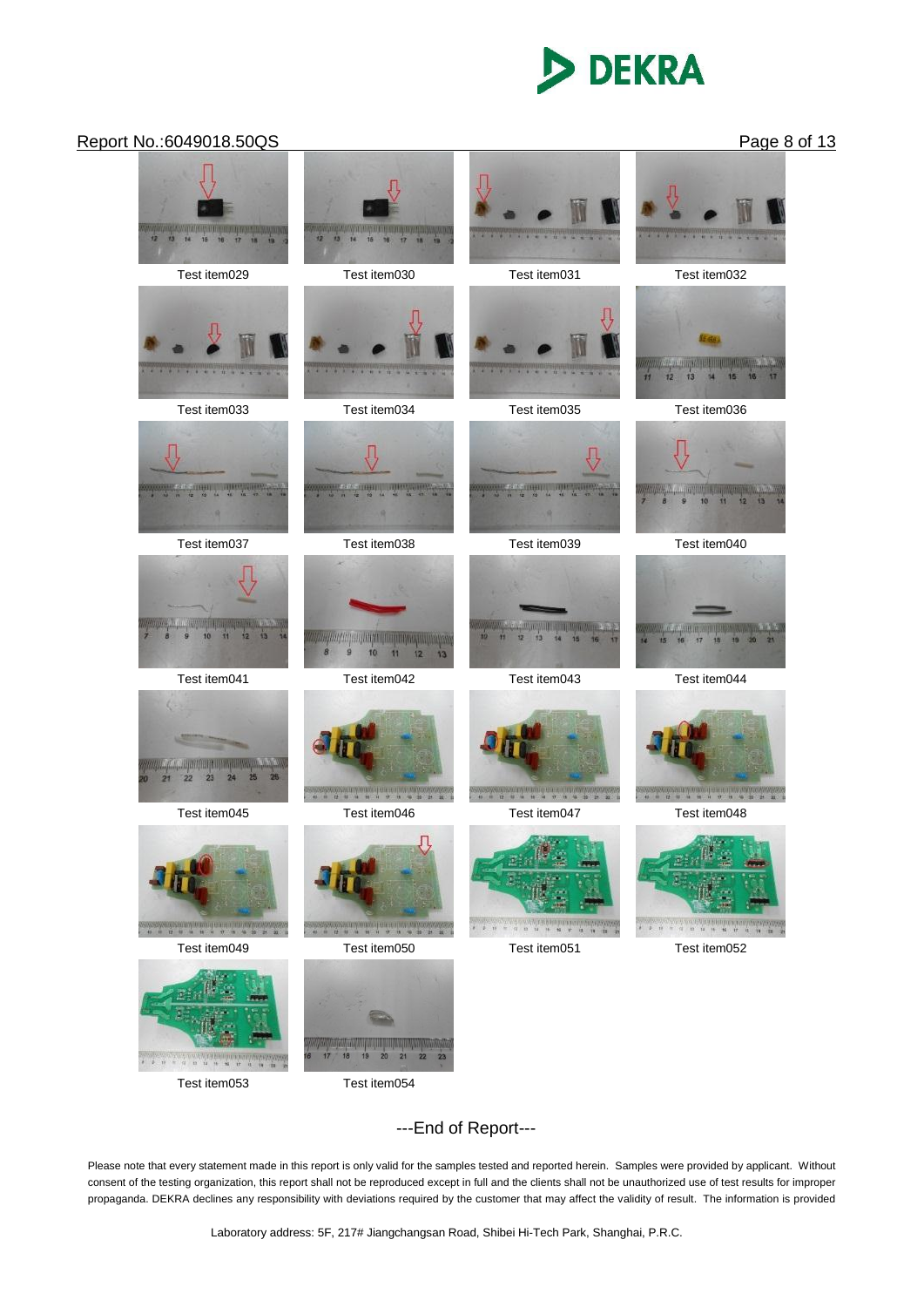

#### Report No.:6049018.50QS Page 9 of 13

by the customer in this report may affect the validity of the results; the test lab is not responsible for it. The measurement result is considered in conformance with the requirement if it is within the prescribed limit, It is not necessary to calculate the uncertainty associated with the measurement result, unless the specification, standard or customer have special requirements. This report is not used for social proof function in China market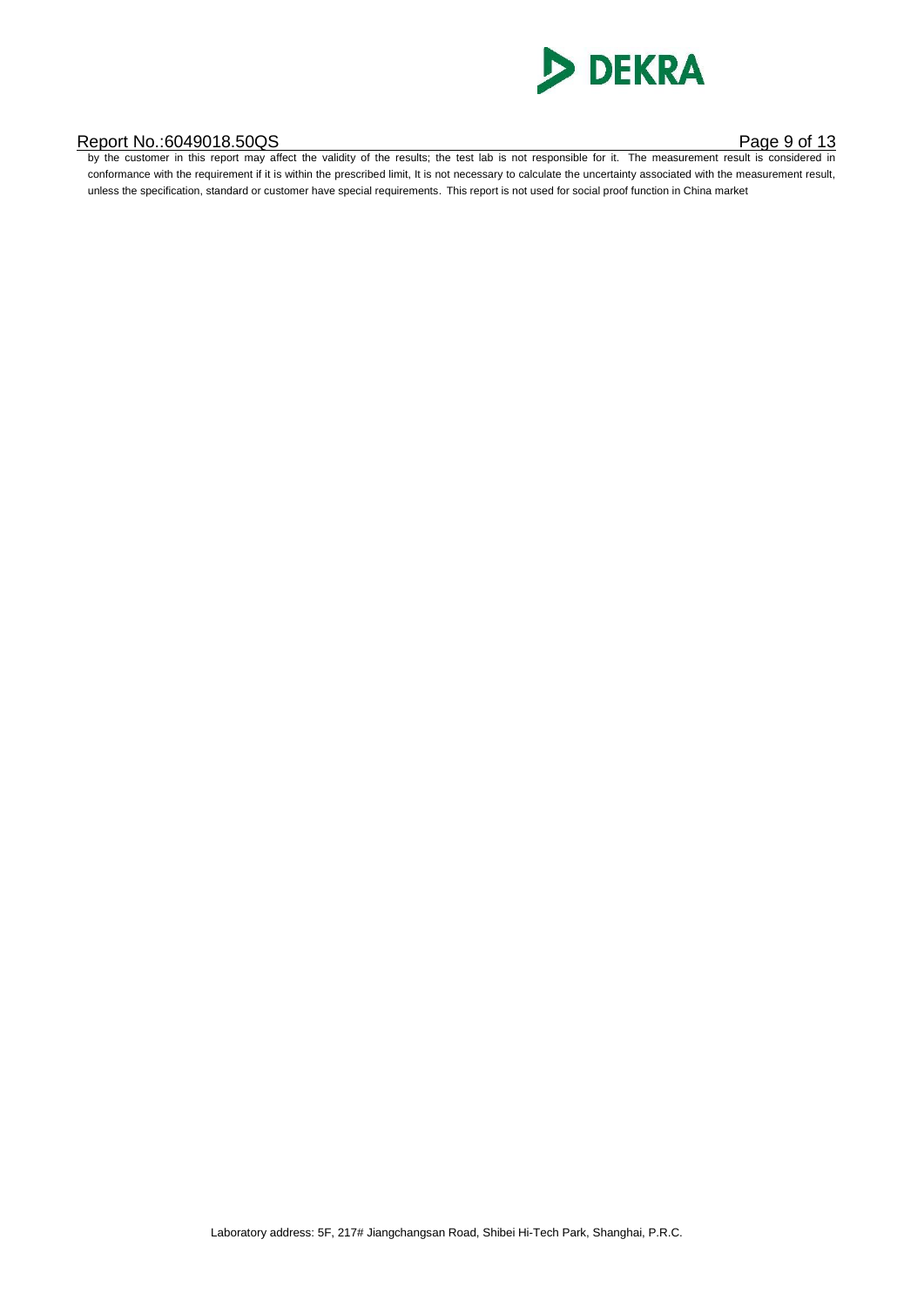

#### **Report No.:6049018.50QS** Page 10 of 13

### **Annex**

Information in annex are given by client, the authenticity is guaranteed by client

| Reference Model | t | L-BL-0600    |
|-----------------|---|--------------|
|                 |   | L-BL-0601    |
|                 |   | L-BL-0602    |
|                 |   | L-BL-0603    |
|                 |   | L-BL-0604    |
|                 |   | L-BL-0605    |
|                 |   | L-BL-0606    |
|                 |   | L-BL-0607    |
|                 |   | L-BL-0608    |
|                 |   | L-BL-0609    |
|                 |   | L-BL-0610    |
|                 |   | L-BL-0612    |
|                 |   | L-BL-0614    |
|                 |   |              |
|                 |   | L-BL-0615    |
|                 |   | L-BL-0616    |
|                 |   | L-BL-0617    |
|                 |   | L-BL-0618    |
|                 |   | L-BL-0619    |
|                 |   | L-BL-0620    |
|                 |   | L-BL-0621    |
|                 |   | L-BL-0622    |
|                 |   | L-BL-0623    |
|                 |   | L-BL-0624    |
|                 |   | L-BL-0625    |
|                 |   | L-BL-0626    |
|                 |   | L-BL-0700    |
|                 |   | L-BL-0701    |
|                 |   | L-BL-0702    |
|                 |   | L-BL-0707    |
|                 |   | L-BL-0709    |
|                 |   | L-BL-0800    |
|                 |   | L-BL-0801    |
|                 |   | L-BL-0802    |
|                 |   | L-BL-0807    |
|                 |   | L-BL-0809    |
|                 |   |              |
|                 |   | L-BL-0720    |
|                 |   | L-BL-0740    |
|                 |   | L-BL-0749    |
|                 |   | L-BL-0740-5Y |
|                 |   | L-BL-0740-2A |
|                 |   | L-BL-0820    |
|                 |   | L-BL-0840    |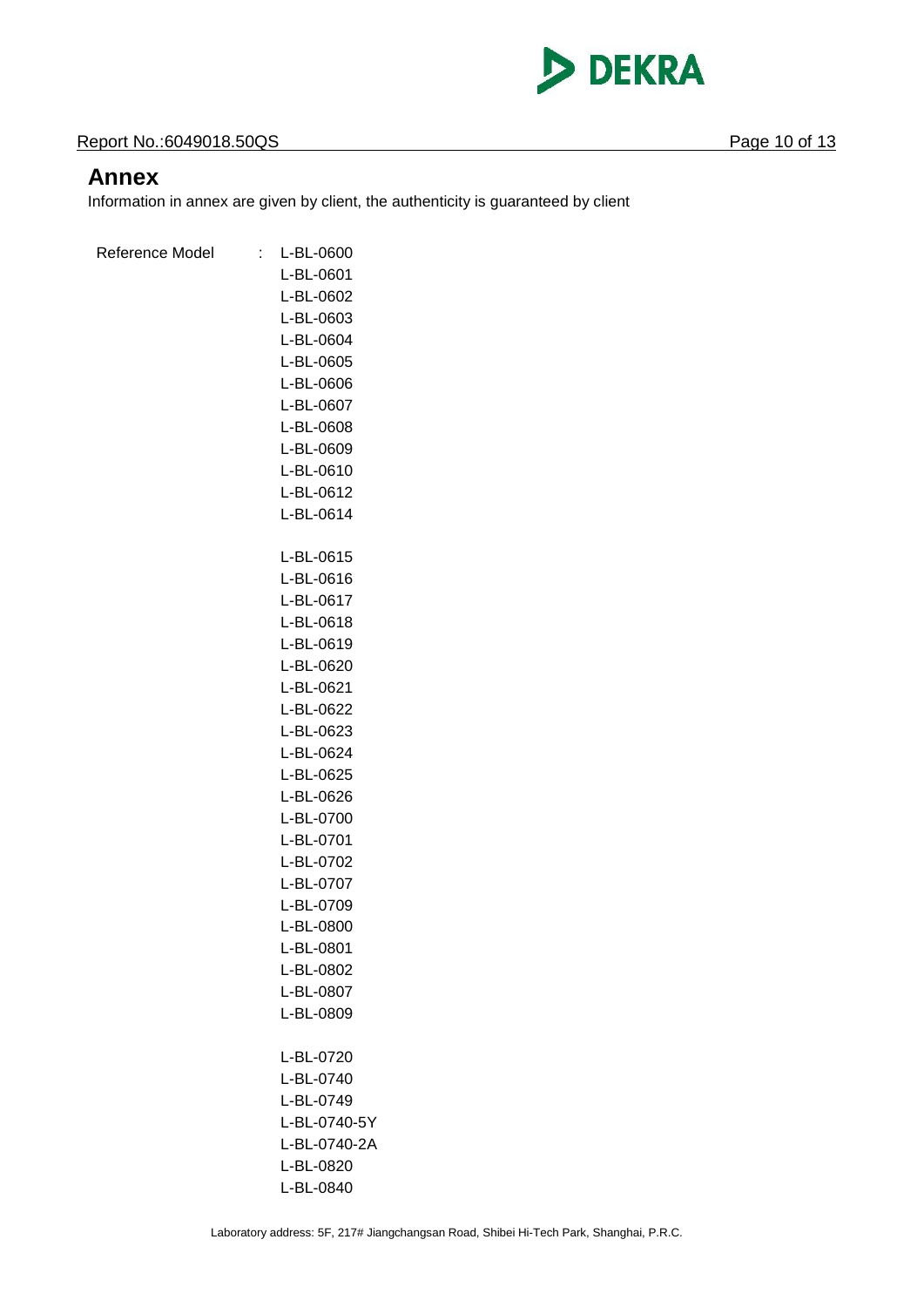

| Report No.: 6049018.50QS |              | Page 11 of 13 |
|--------------------------|--------------|---------------|
|                          | L-BL-0849    |               |
|                          | L-BL-0840-5Y |               |
|                          | L-BL-0840-2A |               |
|                          | L-BL-1500    |               |
|                          | L-BL-1600    |               |
|                          | L-BL-1700    |               |
|                          |              |               |
|                          | L-BL-0706    |               |
|                          | L-BL-0806    |               |
|                          | L-MI-0106    |               |
|                          | L-RF-0406    |               |
|                          | L-BL-0703    |               |
|                          | L-BL-0803    |               |
|                          | L-MI-0103    |               |
|                          | L-RF-0403    |               |
|                          |              |               |
|                          | L-BL-0401    |               |
|                          | L-BL-0402    |               |
|                          | L-BL-0403    |               |
|                          | L-BL-0407    |               |
|                          | L-BL-0507    |               |
|                          | L-RF-0280    |               |
|                          | L-RF-0340    |               |
|                          | L-RF-0310    |               |
|                          | L-RF-0287    |               |
|                          | L-RF-0500    |               |
|                          | L-RF-0501    |               |
|                          | L-RF-0510    |               |
|                          | L-RF-0511    |               |
|                          |              |               |
|                          | L-MI-0300    |               |
|                          | L-MI-0309    |               |
|                          | L-MI-0300-5Y |               |
|                          | L-MI-0300-2A |               |
|                          | L-MI-0307    |               |
|                          | L-MI-0200    |               |
|                          | L-MI-0209    |               |
|                          | L-MI-0200-5Y |               |
|                          | L-MI-0200-2A |               |
|                          | L-MI-0207    |               |
|                          | L-MI-0100    |               |
|                          | L-MI-0109    |               |
|                          | L-MI-0100-5Y |               |
|                          | L-MI-0100-2A |               |
|                          | L-MI-0107    |               |
|                          | L-RF-0400    |               |
|                          | L-RF-0409    |               |
|                          | L-RF-0400-5Y |               |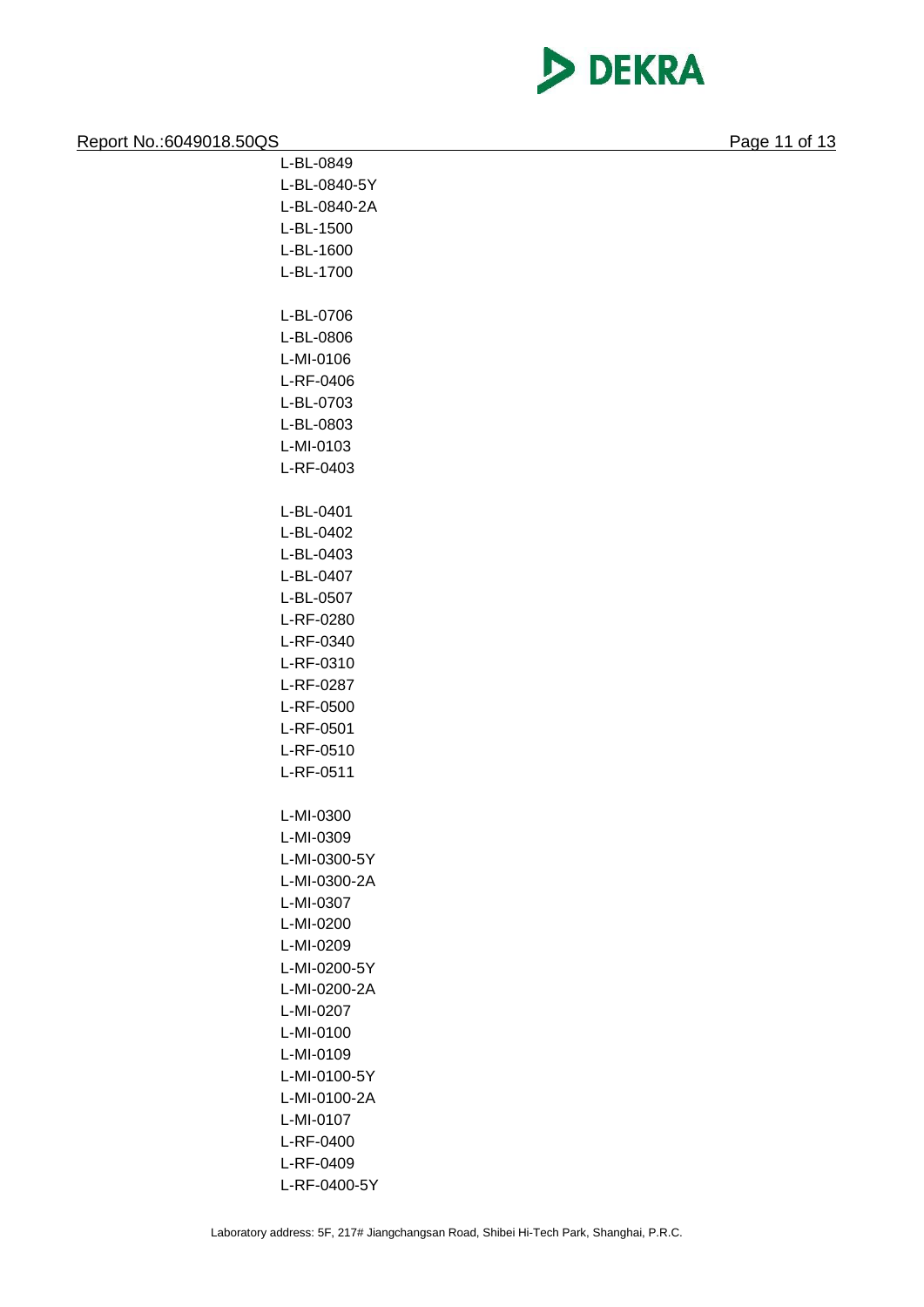

| Report No.: 6049018.50QS |              | Page 12 of 13 |
|--------------------------|--------------|---------------|
|                          | L-RF-0400-2A |               |
|                          | L-RF-0407    |               |
|                          | L-RF-0500    |               |
|                          | L-RF-0509    |               |
|                          | L-RF-0500-5Y |               |
|                          | L-RF-0500-2A |               |
|                          | L-RF-0507    |               |
|                          | L-RF-0600    |               |
|                          | L-RF-0700    |               |
|                          | L-BL-0721    |               |
|                          | L-BL-0628    |               |
|                          | L-BL-0632    |               |
|                          | L-BL-1001    |               |
|                          | L-BL-1000    |               |
|                          | L-BL-0488    |               |
|                          | L-BL-0492    |               |
|                          | L-BL-0510    |               |
|                          | L-BL-0520    |               |
|                          | L-BL-0521    |               |
|                          | L-BL-0522    |               |
|                          | L-BL-0520    |               |
|                          | L-BL-0530    |               |
|                          | L-CL-0100    |               |
|                          | L-CL-0200    |               |
|                          | L-CL-0102    |               |
|                          | L-CL-0202    |               |
|                          | L-DL-0300    |               |
|                          | L-DL-0302    |               |
|                          | LED-DL-0010  |               |
|                          | LED-DL-0020  |               |
|                          | LED-DL-0011  |               |
|                          | LED-DL-0021  |               |
|                          | L-DL-0100    |               |
|                          | L-DL-0200    |               |
|                          | L-DL-0101    |               |
|                          | L-DL-0201    |               |
|                          | L-RF-0411    |               |
|                          | L-RF-0412    |               |
|                          | L-RF-0413    |               |
|                          | L-RF-0414    |               |
|                          | L-RF-0415    |               |
|                          | L-DL-0120    |               |
|                          | L-DL-0121    |               |

L-DL-0220 L-DL-0221 L-DL-0320